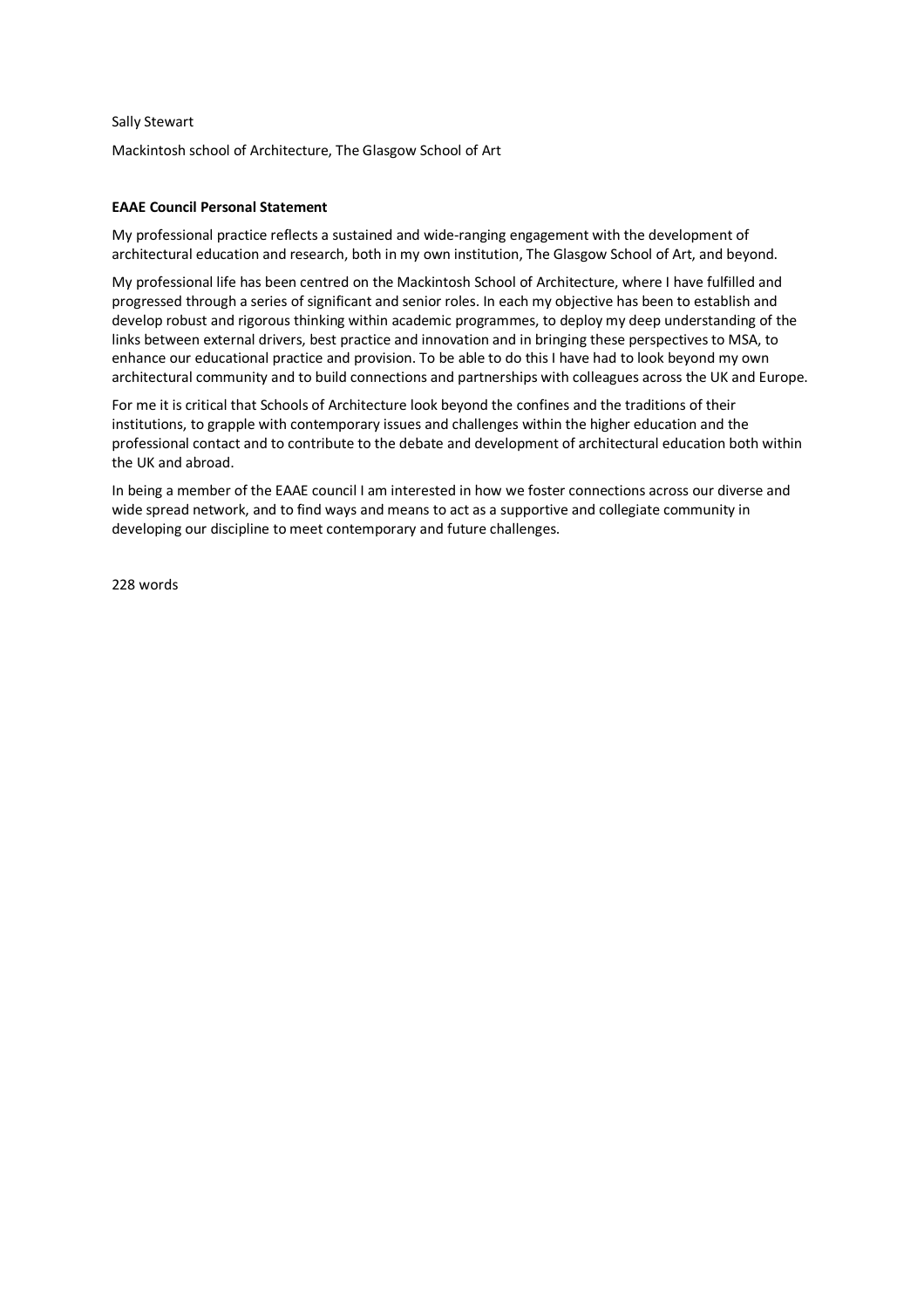## **EAAE Council written Rationale**

The continual flow and flux of education and practice is of interest to me. While these changes are easy to map in retrospect it is much harder to anticipate and predict. While architectural education and practice are connected, the forces that prompt change and their cycles of change are not the same and often result in disconnection rather than continuity. All education is about futures.

Change is part and parcel of our daily lives. As part of a creative community we regularly speak about change as if we seek it out, welcome and embrace it, even thrive on it; whereas in reality, for the most part, we still find change highly challenging. Our views become settled, if not fixed very readily, if we are not stimulated to consider, develop, reflect and evolve.

We need to be conscious and ready to challenge the status quo and innovate, and to understand the patterns of activity that mark the development of new thinking and ways of knowing and the advancement of our discipline.

I am interested in how the EAAE can encourage and support development within our discipline. As a council member I wish to be an active agent in advocacy for our discipline and driver for change it can present. I also wish to help the EAAE in its continuing evolution.

219 words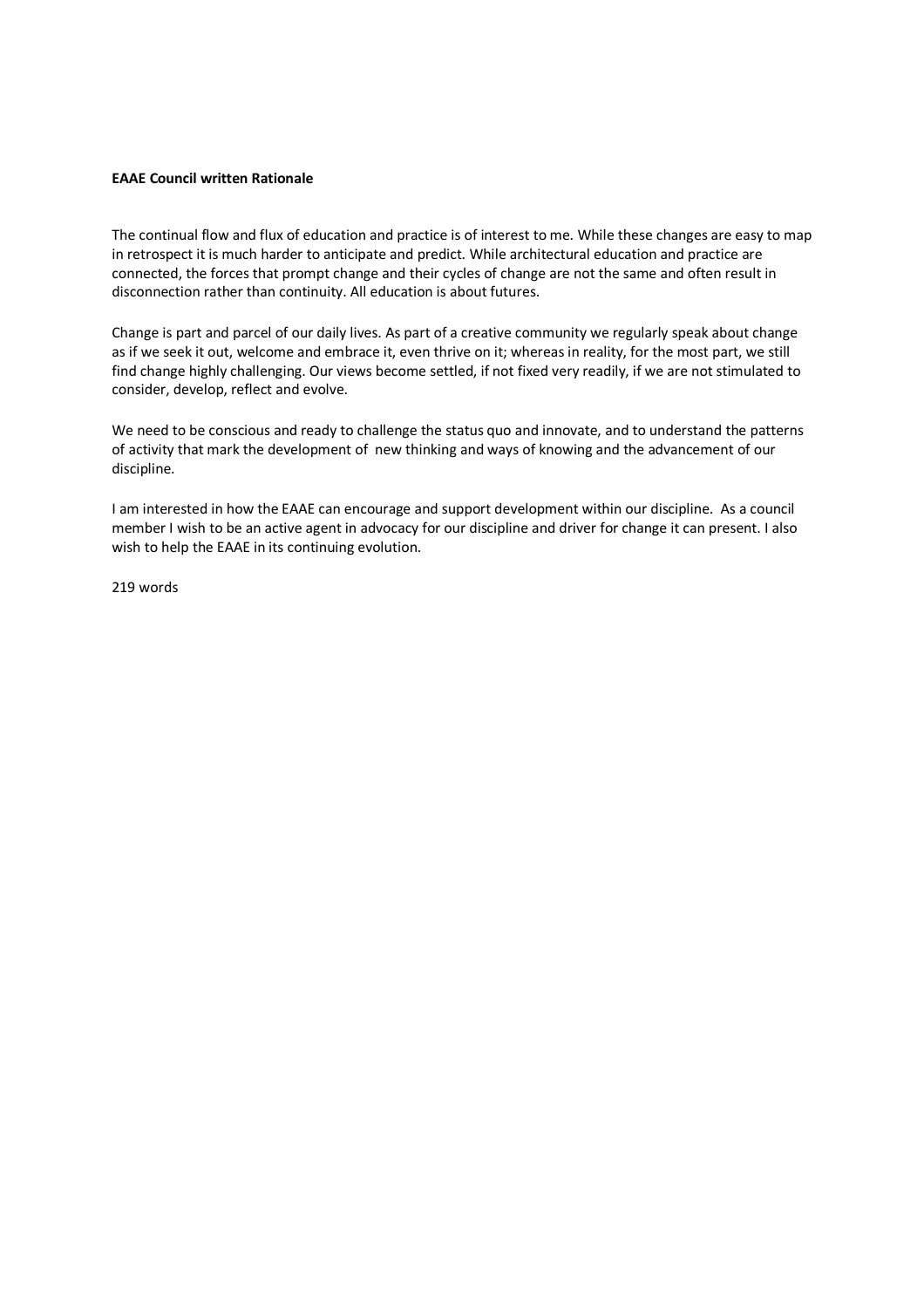## **Curriculum Vitae July 2018**

| <b>Personal Information</b> |                     |  |
|-----------------------------|---------------------|--|
| Name:                       | SALLY JANE STEWART  |  |
| Home Address:               | 16 Hatfield Drive   |  |
|                             | Glasgow             |  |
|                             | G12 0YA             |  |
|                             |                     |  |
| Home telephone:             | 0141 334 9239       |  |
| Work telephone:             | 0141 353 4663       |  |
| Mobile:                     | 07771 930694        |  |
| Email:                      | s.stewart@gsa.ac.uk |  |
|                             |                     |  |

## **Present Appointment**

Head of School, Mackintosh School of Architecture, The Glasgow School of Art

PhD Co-coordinator, Mackintosh School of Architecture Master of Architecture by Conversion Course Tutor International area expert for Korea & Japan

#### **Employment History**

1986 to1987, Rolland Hurd Partnership, Part1 architectural assistant, conservation and restoration work 1986 to 1993, Manson Associates, Glasgow, Small private practice dealing with varied workload 1986-1987 part 2 assistant

1987-1990 architect, from1990 senior architect in charge of Greenock branch office

1990 to 1993, Part time tutor, Mackintosh School of Architecture

1994, Hypostyle Architects, Feasibility study for renewal of area of Dennistoun, Glasgow

August 1994, Mujirushi Ryhohin, Ginza 1-chome, Tokyo, Placement with Japanese company assessing design based retail chain for British Market

Just another Disability, Member of architects panel for design of three customisations of existing residential accommodation for dementia, May 1998-1999, feasibility, outline design, detail design, site start, Leverndale Hospital, Crookston and Crossmyloof Residential Home, Crossmyloof, Glasgow Studio Tutor, Bachelor of Architecture, 1993 to 2008

Stage 3 Leader, Bachelor of Architecture, 2001 to 2004

Head of Undergraduate Studies, Mackintosh School of Architecture 2002 to 2008

Interim Programme Leader, M.Phil in Art, Design and Architecture in Education, University of Glasgow and Glasgow School of Art joint programme, 2006-2007

Postgraduate Programme Leader, September 2008 to July 2012

Acting Head of School, May to November 2011

Deputy Head of Mackintosh School of Architecture, July 2012 to April 2017

Head of Mackintosh School of Architecture, April 2017 to present

# **Academic Qualifications**

Bachelor of Architecture (hons), University of Glasgow, 1980 - 1985 (RIBA Part 1) Master of Architecture, University of Glasgow, 1985 - 1987 (RIBA Part 2)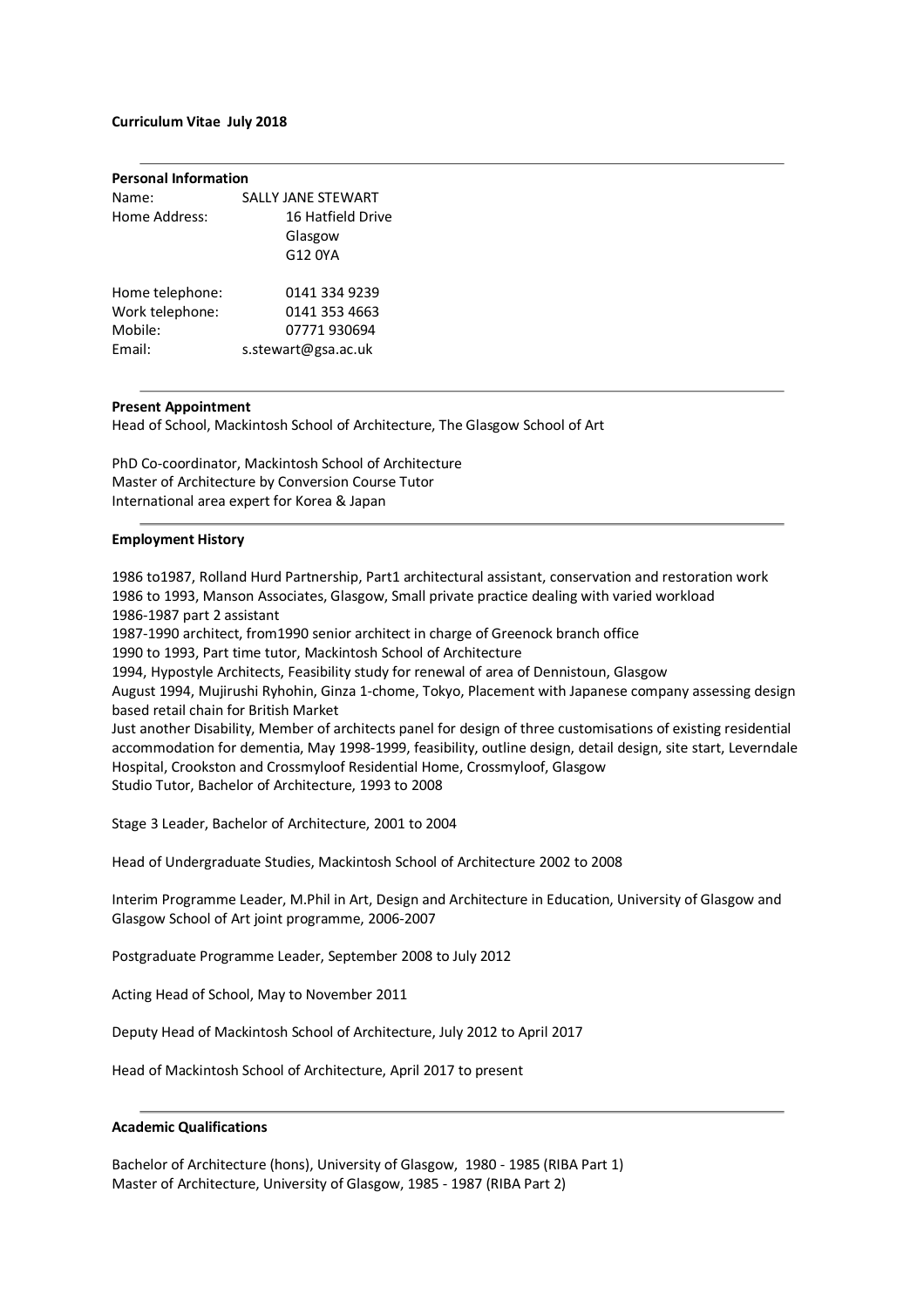Postgraduate Certificate in Learning and Teaching in Art and Design, September 2006 University of the Arts, London

SEDA accreditation for Supervision of Research Degrees 2006

Reader in Architectural Education and Practice, University of Glasgow 2014

Professional: RIBA Part 3, 1987 ARCUK/Architects Registration Board registration since 1987

Fellow of Higher Education Academy (formerly Institute of Learning and Teaching) 2003

## **Esteem Indicators**

Professor of Architectural Education and Practice, University of Glasgow, confirmed for public dissemination August 2018

Elected as council member, EAAE council, ( European Association of Architectural Educators) September 2016

RMIT Graduate Research Conference invited panel member 2010 to present

SCHOSA Standing Conference of the Heads of Schools of Architecture

Royal Society of Ulster Architect, Student Awards 2013 Judge

Glasgow Institute of Architects Awards Judge, 2008

#### **Keynote speaker**

University of Portsmouth, Faculty of the Creative and Cultural Industries Research Conference, 2015

Aurora Identity, Impact, Voice event, Leadership Foundation for Higher Education, Edinburgh 2014

#### **Invited speaker**

The Belgian 9 : accounts of doctoral practice KULeuven, Ghent, April 2016

Designs on the Planet 2: The development of Design briefs in a Climate of Change, Centre for Education in the Built Environment, University of Nottingham, September 2008

Designs on the Planet, SCHOSA Standing Conference of the Heads of Schools of Architecture conference 2009, TUC Congress Centre, London

#### **Teaching & Related Administration**

PhD Co-coordinator 2008 to present, contributing to research degrees training programme

Master of Architecture and Master of Architectural Studies tutor, 2008 to present

Diploma in Architecture studio tutor, 2008-2013

Bachelor of Architecture studio tutor, 1993 to 2008

Environment Module Co-coordinator M'Phil in Art, Design and Architecture in Education 1997 to 2009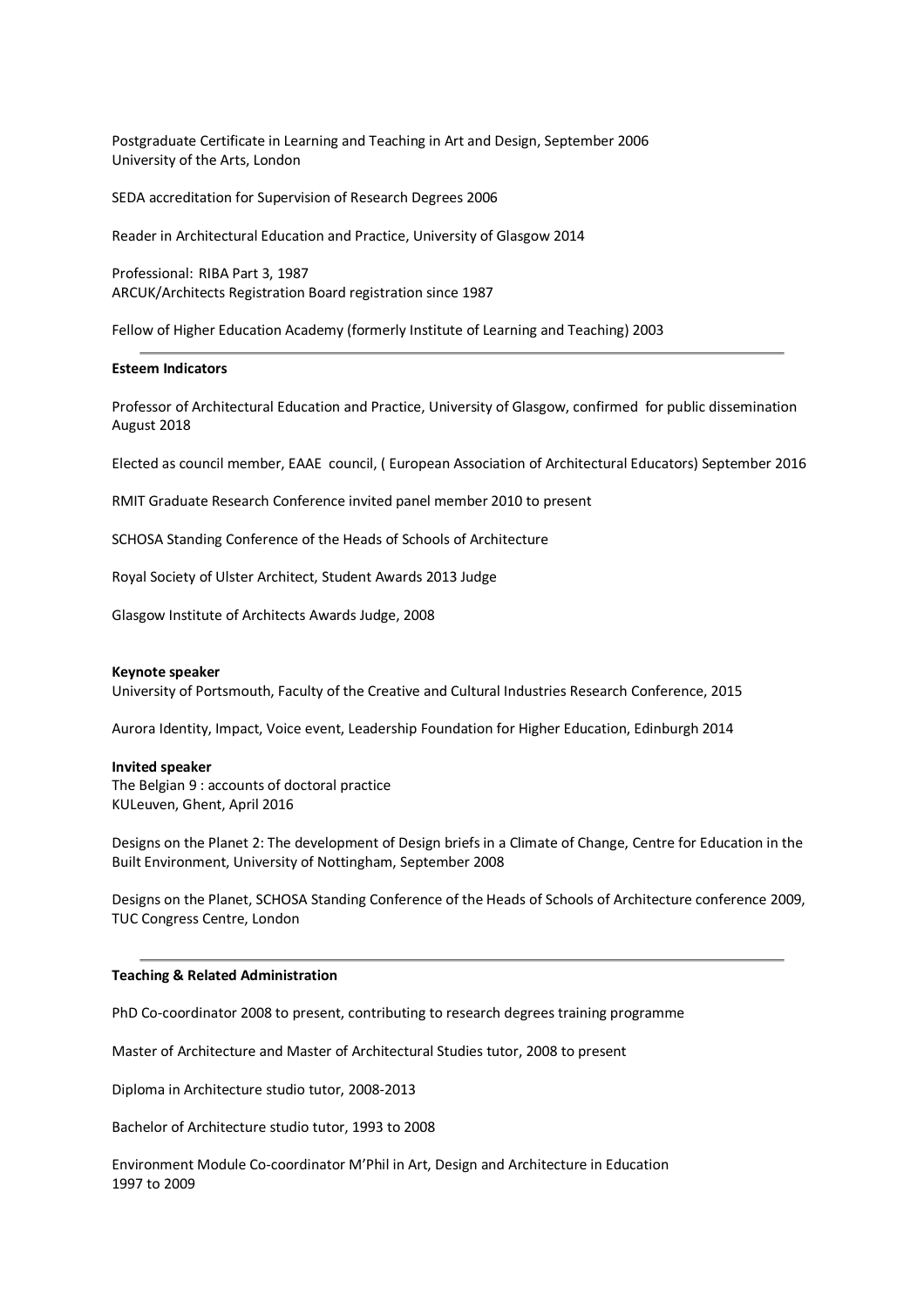#### **PhD supervision**

Ji Wei Wu, GSA "Improving the understanding of the innate abilities and coping strategies of visually impaired people (VIP): an analysis and modeling of the variables and their spatial navigation abilities", completed 2014

Anne Fleming, University of West of Scotland, "Issues of Domesticity and Homeliness in the design of care homes for those with dementia", completed 2014

Supervisions ( withdrawn for supervision on commencement of PhD)``` Farah Jahangeer, " Optimum forms for Acoustics, A study of the relationships between office designs and noise"

Mohammad Nilforoushan, "Architectural characteristics of primary schools for daylight: comparative analytical study of Scottish and Iranian Schools"

Yuan-Sung Hsiao, "Algorithmic design methodologies for complex buildings"

Maryam Siddiq, "Thermal comfort as a climatic and cultural variable: a case study of Lahore, Pakistan

#### **Subjects taught**

Studio design, Creative Urban Practices, inclusive design and design for ageing, research degrees training programme

Prime Minister's Initiative for International Education (PMI2) Immersive student thesis research in collaboration with Central Academy of Fine Art, Beijing Providing funding for six students to undertake Final design thesis research and development investigating Drum Tower Hutong quarter, Beijing. Principal investigator Total Project value £4800 October 2009

CEBE Studio Teaching Exchange Mackintosh School of Architecture and Queens University Belfast Supporting tutorial staff exchange focused on the teaching of Housing design, sharing best practice, development of studio project briefs and staff development Principal investigator Value £2000 March 2009

Erasmus Intensive project: "Methods of Construction" in collaboration with University of Liechtenstein, Gdansk University of Technology, Sint Lucas Academy, Academie van Bouwkunst, Norwegian University of Science and technology, Universitat Polytechnica de Catalunya, Royal Danish Academy. Principal investigator Total project 20,000 euro, GSA value 2,000 euro August 2013

**Erasmus + Intensive project " Crafting the Façade, re-use, re-invent, re-activate", in collaboration with**  University of Liechtenstein, Academie van Bouwkunst, Amsterdam Principal Investigator Total Project value GSA value January 2014 to December 2017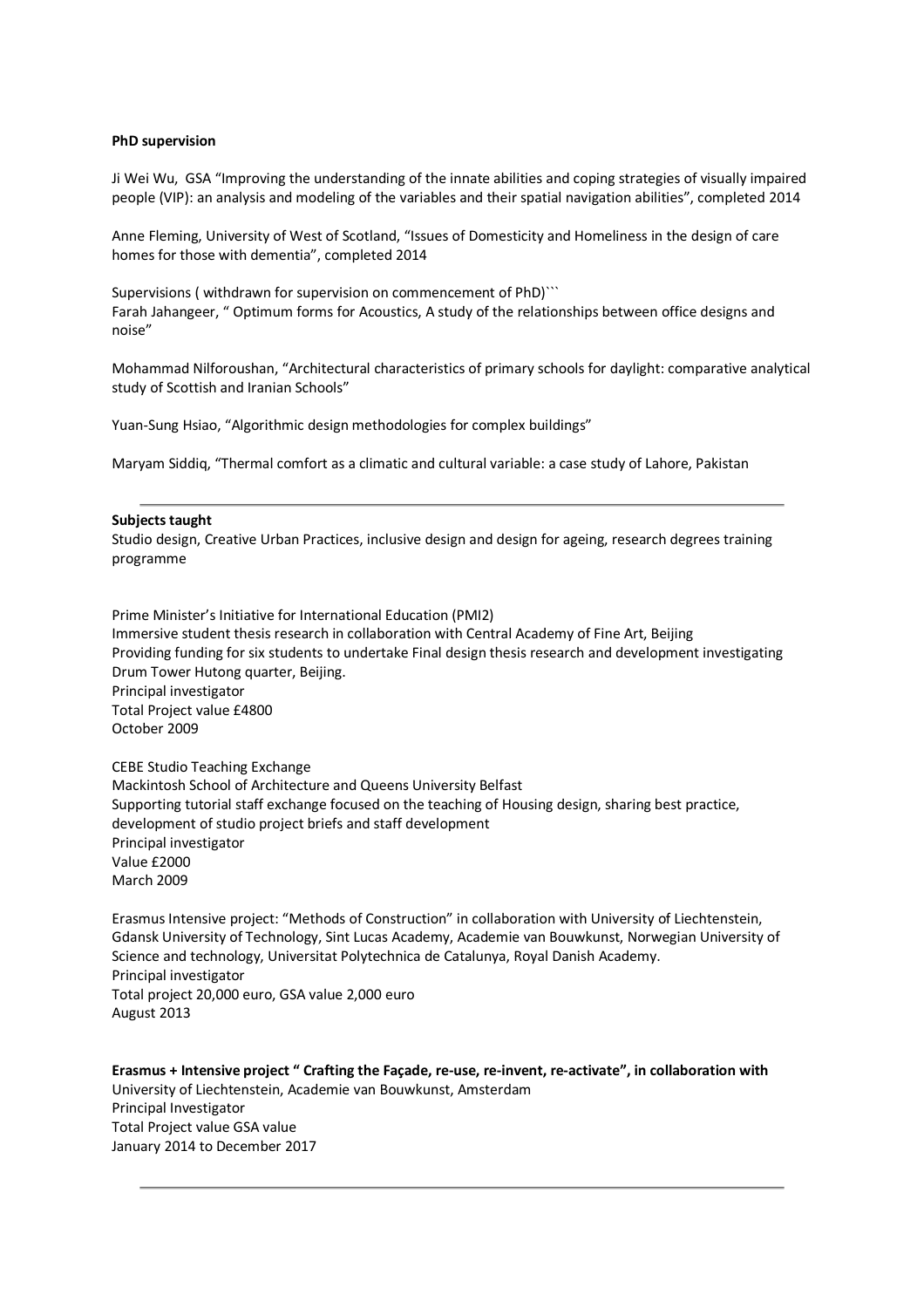#### **Research interests**

Design and Wellbeing; dementia design, design for the elderly, inclusive design, Design Culture; Mackintosh and Japan, Japan-ness Architectural studio practice; venturous practice, pedagogy and the design studio

#### **Research Grants and Collaborations**

ADAPT-r: Architecture, Design and Art Practice Training – research, Initial Training Network supported through EU Marie Curie FP7 funding

In collaboration with KU Leuven (Sint- Lucas), Aarhus School of Architecture, RMIT Univeristy, University of Westminster, Estonian Academy of the Arts and Ljubljana University. Principal investigator. Total project value 4 Million Euro, GSA value 450,000 euro

January 2013 for four years

Just Another Disability: Making Design Dementia Friendly Glasgow City Council / 1999 Glasgow City of Architecture and Design Member of architects consortium for three residential customization projects for dementia, Editor of dementia design guide, audit tool and strategic brief 1998 to 2003 Co-investigator Total project value £45,000

#### **Professional Activities beyond the University**

Royal Institute of Architects in Scotland (RIAS) Education committee 2010 to present Royal Institute of British Architects (RIBA) Education Committee 2005 to 2008 RIBA Validation Panel member UIA/ UNESCO validation panel member

Professional Exanimation Authority in Scotland (APEASE) Governing Board Member

AHRC Peer Review Panel 2007 to 2009

Scottish Graduate School for Arts and Humanities peer review panel member to 2016

DoCoMoMo Scottish Working Group member 1998 to 2003 Documentation and Conservation of the Modern Movement

#### **PhD examination**

PHD External Examiner, Department of Architecture, University of Central England February 2000

#### **External Examination**

Oxford Brookes University, BA Honours in Architecture, BA Honours in Interior Architecture June 2005 to June 2009

Kent University, BA Honours in Architecture, MA Architecture, June 2009 to June 2012

Universitat Liechtenstein, School of Architecture and Planning, MA Architecture, February 2012

Robert Gordons University, Aberdeen, BA Honours in Architecture, MArch September 2011 to 2015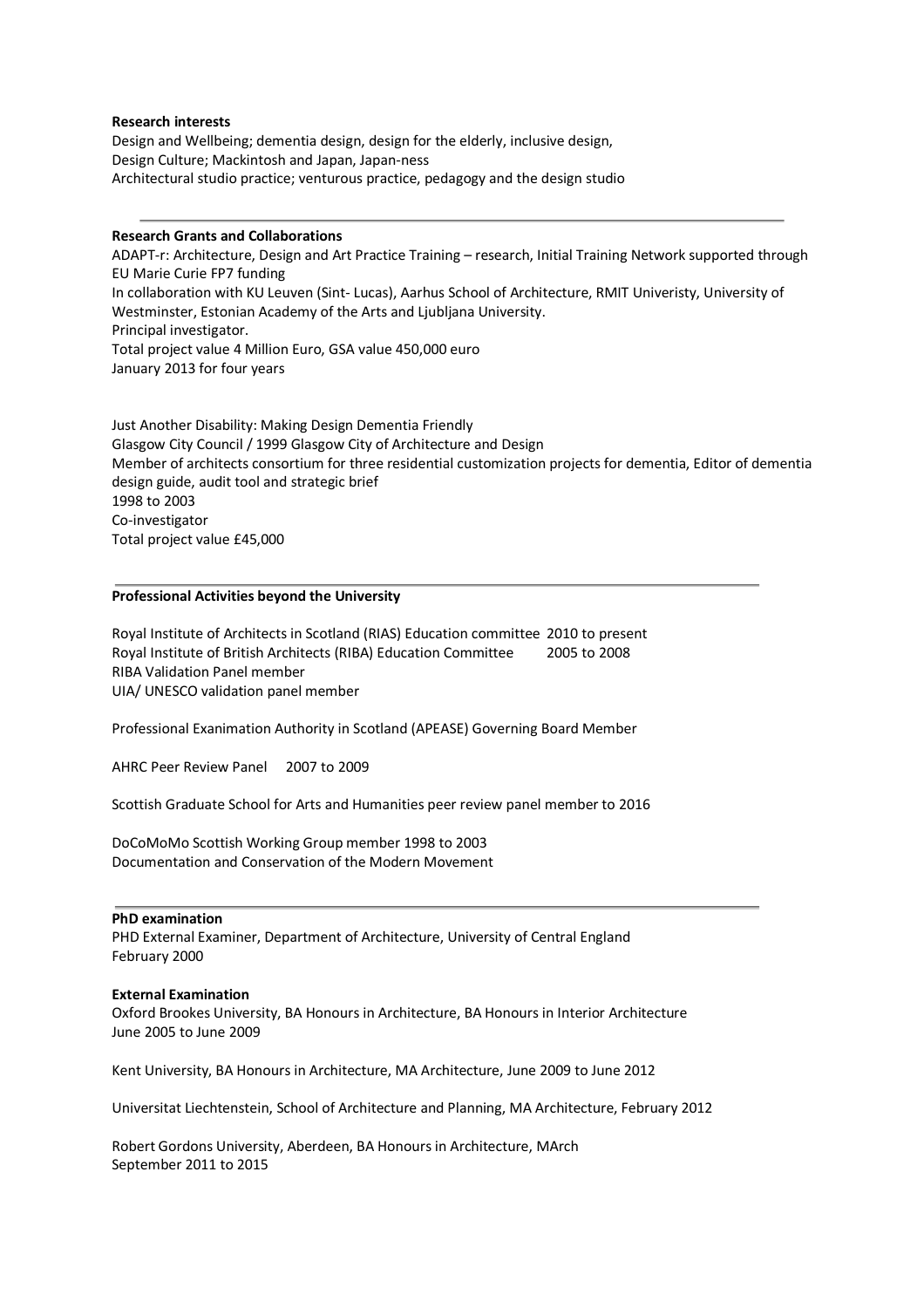Sheffield Hallam University, MArch degree September 2011 to 2015

Central St Martins College of Art and Design, University of the Arts London BA (Hons) Architecture: Spaces and Objects, Sept 2012 to 2017

University of Sheffield, BArch degree programme, 2017 to present

# **External Teaching Practice**

RMIT/ KU Leuven, Ghent and Barcelona Graduate Research Conference, PhD by Practice programme Since April 2011 to present, panel member

University of Colorado at Boulder and Denver, December 2011 Undergraduate and graduate professional degrees semester juries, invited critic and lecturer

## **Visiting lecturer**

Arkitektskolen i Arhus, Collaborative exchange throughout session based in Stage 3 within AiA and MSA, 2003 & 2004

Kobe Design University, Department of Architecture, 2004

Central Academy of Fine Art, Beijing, GSA / CAFA Joint First Year Programme, February 2006 to June 2008

Queens University, Belfast, visiting lecturer, BArch Part 1 programme, 2007 to 2012

Kyoto Institute of Technology, Department of Engineering and Design, 2006, 2009, 2010

# **Programme Design and Development**

M'Phil in Art, Design and Architecture in Education

Modular part time postgraduate course offered in conjunction with Faculty of Education, University of Glasgow

Member of course development team, Member of Joint Course Management Committee, Environment Module course leader

Teachability; Accessible Curriculum development team, Developing inclusive and accessible courses within Glasgow School of Art, SHEFC funded initiative

CAFA / GSA Joint First Year Programme

Member of development team for joint first year programme in partnership with Central Academy of Fine Art, Beijing, first cohort graduated, September 2005

#### **Outreach**

GSA / Strathclyde Regional Council Outreach Project, Exploration of the built environment of the city with groups of secondary school pupils, 1994

Rose Bowl Design and build project with Oakgrove Primary School, 1994-96

Kelvingrove Masterclasses, Architecture and product design master classes for secondary pupils, in Collaboration with Glasgow Museums Education Service, 1997

#### **Exhibitions**

"The Phoenix Returns", Exhibition of the work of contemporary designers and architects, Ramshorn Church, Glasgow, member of organising committee1989

"The Glasgow Competition", Open international architectural competition and exhibition, Co-Curator & Coordinator 1990

"Twenty five years of thesis at the Mackintosh School," Contributor, October 1999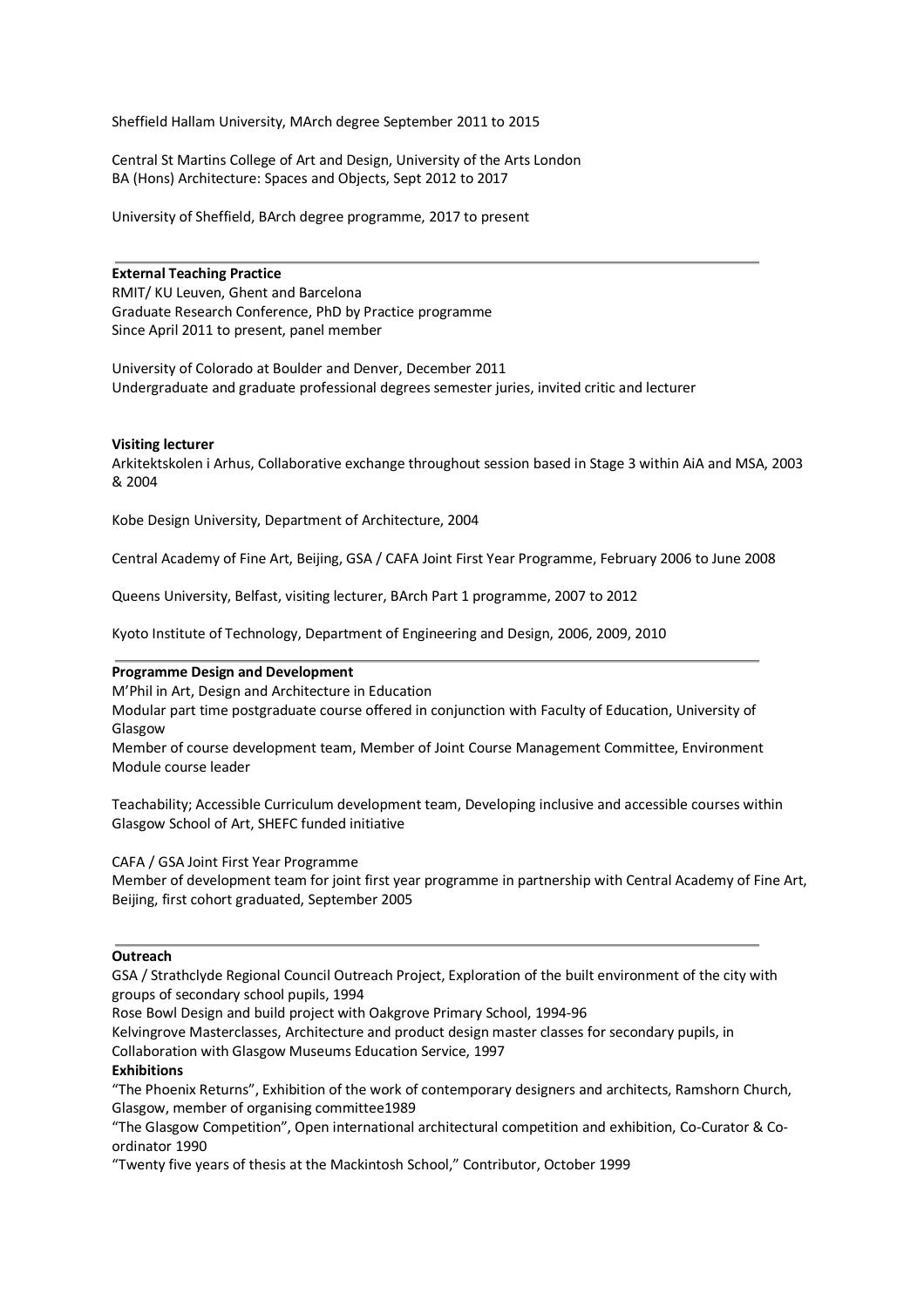"Form and Function, Structural knowhow; examining and testing of structural forms", Glasgow School of Art, Curator, December 1999

# **Complete list of publications**

|          |              | <b>Books</b>                                                                                                                                                                                                                                                                       |
|----------|--------------|------------------------------------------------------------------------------------------------------------------------------------------------------------------------------------------------------------------------------------------------------------------------------------|
| $=$      |              |                                                                                                                                                                                                                                                                                    |
| $=$      |              | Ottaviani, Dorotea, Buoli, Alice and De Marinis, Cecilia "Explication of Tacit Knowledge" Deliverable 9 -<br>Collection of Data, 2016, ADAPT-r ITN. ed. Stewart, Sally                                                                                                             |
| $=$<br>= |              | Ottaviani, Dorotea, Buoli, Alice and De Marinis, Cecilia "Explication of Tacit Knowledge" Deliverable 10<br>- Interpretation, 2016, ADAPTr ITN., ed. Stewart, Sally                                                                                                                |
|          |              | Ottaviani, Dorotea, Buoli, Alice and De Marinis, Cecilia "Refinement and Explication of Methods"<br>Deliverable 11 - Collection of Data 2016 . ADAPT-r ITN. ed. Stewart, Sally                                                                                                     |
|          |              | Ottaviani, Dorotea, Buoli, Alice and De Marinis, Cecilia, "Refinement and Explication of Methods"<br>Deliverable 11b - Interpretation, 2016, ADAPT-r ITN. ed. Stewart, Sally                                                                                                       |
| $=$      |              | Stewart, Sally and Page, A. Just Another Disability; Making Design Dementia Friendly, Tools for the<br>Future; a Strategic Brief and Audit Tool for those living independently. 2001, Glasgow 1999                                                                                 |
| =        |              | Stewart, Sally and Page, A. Just Another Disability; Making design Dementia Friendly, Tools for the<br>Future; a Strategic Brief and Audit Tool for buildings where people with dementia live as a group<br>supported by staff. 2001, Glasgow 1999                                 |
| $=$      | $\mathbf{u}$ | Sally Stewart and Sandy Page, editors, Just Another Disability; Making design dementia friendly,<br>Conference proceedings of a European Conference held on 1-2 October 1999, The Lighthouse, Glasgow,<br>1999, ISBN 0 901904 376<br><b>Chapters in Books</b>                      |
| $\ast$   |              | Stewart, Sally, Conditions and Sentiments: contexts for creativity, in Creativity, ed Johan Verbeke,<br>ADAPT-r, 2018, KULeuven, Leuven, Belgium                                                                                                                                   |
| *        |              | Stewart, Sally, Advancing Practice: how can emerging models of doctoral study help support<br>architecture and creative practice? In: Cross Americas Probing Disglobal Networks. ACSA International<br>Conference 2016 . Association of Collegiate Schools of Architecture, p. 20. |

Stewart, Sally, *Old School New school; change in the Academy.* In: Dealing with Change for a dynamic, responsvie, adaptive and engaged architectural education. Meeting of Heads of Schools Of architecture (16). ENHSA European Network of Heads of Schools of Architecture, 2014, Thessaloniki, Greece, pp. 150-160. ISBN 978-960-9502-16-0

Stewart, Sally, *Forms and Reforms of Doctoral Education in Schools of architecture in Europe.* In: Doctoral Education in Schools of Architecture Across Europe. ENHSA Eurpoean Network of Heads of Schools of Architecture, 2014, Thessaloniki, Greece, pp. 456-467. ISBN 978-960-9502-15-3

- \* Stewart, Sally, *Redesigning Domesticity; Creating Homes for the Elderly.* In: Designing for the Third Age: Architecture Redefined for a Generation of Active Agers. Architectural Design (228)., 2014, John Wiley, London, pp. 80-87. ISBN 978-1-118-45272-1
- \*

\*

- \* Stewart, Sally, Insider not Outsider; Integrating Environmental Thinking in Thesis Design. In: Teaching a new environmental culture: the environment as a question of architectural education. EAAE Transactions on Architectural Education (53). pp. 391-397, Thessaloniki, EAAE ENHSA, 2011, ISBN 978- 2-930301-51-8 \*\*
- \* Stewart, Sally, Mapping the city: the possibility of developing a rich picture place though experiments with conventional, digital and stolen techniques of mapping. In: Rethinking the Human in Technology Driven Architecture:. Transactions in Architectural Education, 55 (55). European Network of Heads of \*\*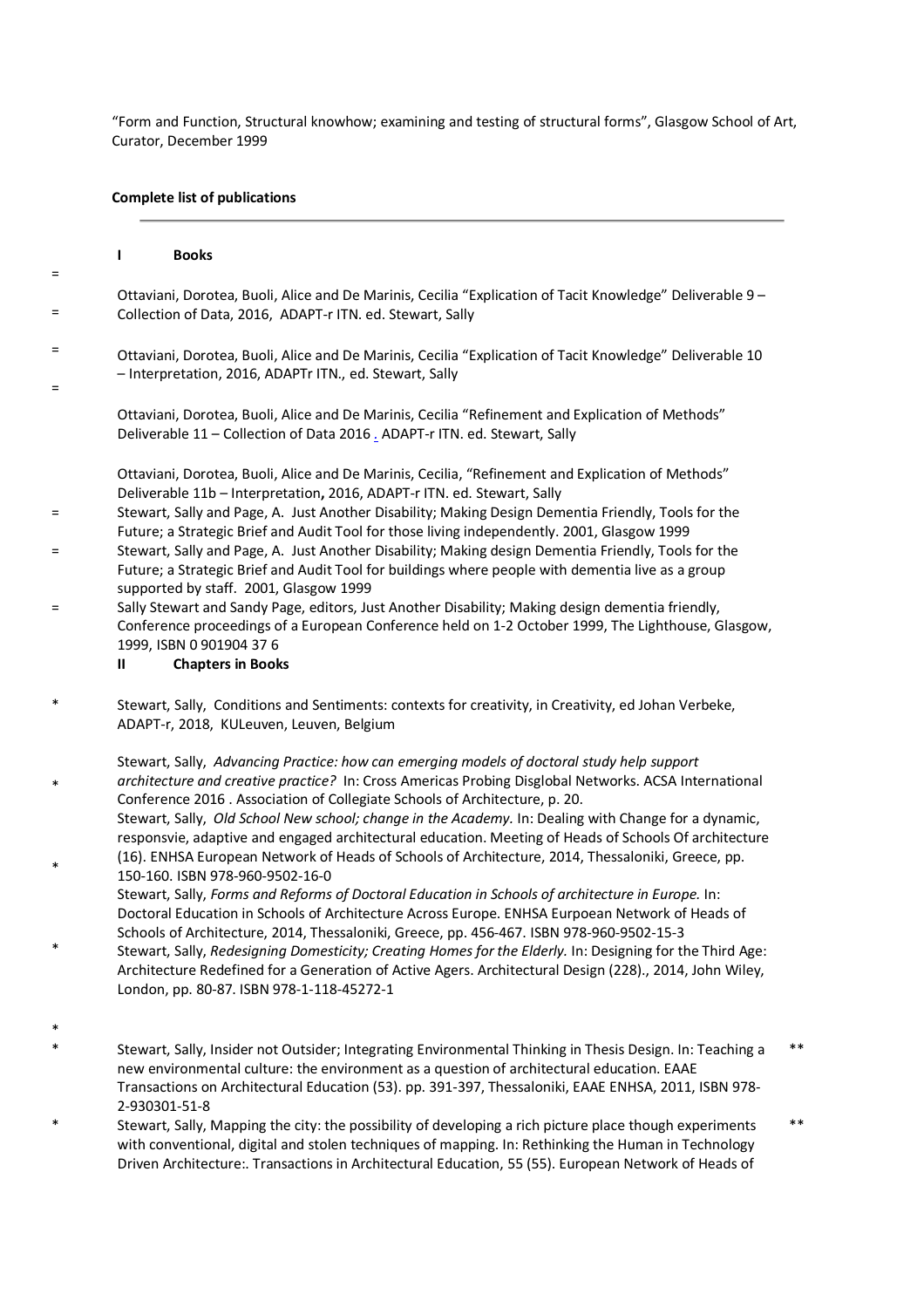Schools of Architecture - European Association for Architectural Education, pp. 293-304, Thessaloniki, EAAE ENHSA, 2012, ISBN 978-2-93-301-53-2

- \* Stewart, Sally, Art Nouveau. In: France and the Americas: Culture, Politics, and History, pp. 92-94, 2004, Oxford, ABC-CLIO Ltd, ISBN 1851094113
- Stewart, Sally, The Architecture of Death and Dying, editor Howarth, Glennys, In Encyclopedia of Death and Dying, pp London., Routledge, 2001, ISBN 0415188253
- Sally Stewart, "Schottland; Neue Wohnformen in Europa Zeitmasses barrierefreies Wohnen in Schottland" editor Roger Coleman, in Design fur die Zukunft, pp88-90, Koln, Dumont 1997, ISBN3-7701- 4187-3
- = Sally Stewart and Sandy Page, 'Housing the Third Age; Housing for the Elderly in Northern Europe", Editor Bill Gillham, The Challenge of Age', pp37-67, Glasgow, Foulis Press, 1996, ISBN 0 901904 35 x
	- **III (a) Full papers in refereed journals**
	- Stewart, S. Establishing a green practice: sustainability in architectural education. in: Cumulus Working Papers: KYOTO. publication series G, 20/08. University of Art and Design, Helsinki, Helsinki, pp. 19-23. 2008, ISBN 978-951-558-273-7 \*\*
- Stewart, Sally (2007) In Praise of Shadow and Light. Journal of the Scottish Society for Art History, 12 (2007). pp. 27-32. 2007, ISSN 1362-248X \*\*
- = Sharpe, Tim and Stewart, Sally, The Building (web) Site, In: Digital Creativity, The Glasgow School of Art. pp 364-3672001, ISBN 0901904821

# **III (b) Other significant contributions to journals**

= Sally Stewart and Sandy Page, 'On the street where you live; Foibe service centre and flats, Vantaa, Finland", in Prospect, The Quarterly journal of the Royal Incorporation of Architects in Scotland, Summer 96, issue 60, Edinburgh, RIAS, ISSN 0143-8883

# **IV Conference contributions**

- \*+ Stewart, Sally, Fleming, Anne, Dr Banks, Pauline and Dr Kidd, Angela, A systematic review of the literature concerning design considerations of homeliness in care homes. In: Include Asia 2013, 2nd - 3rd July 2013, Hong Kong Design Centre, Hong Kong, China.
- Sharpe, Tim, Noguchi, Masa, Stewart, Sally and Ringalia, A., Zero-Energy Mass Custom Home Research Initiatives. In: ISES Solar World Congress 2011, 28 August 2011 to 2 September 2011, Kassel, Germany.
- Noguchi, Masa, Stewart, Sally, Sharpe, Tim and Ringaila, Audrius, Zero-energy Mass Custom Home Research Initiative. In: ISES Solar World Congress, 28 August 2011 to 2 September 2011, Kassel, Germany.
- = Sharpe, Tim and Stewart, Sally, Closing the gap between teaching and research in sustainable design experiences at the Mackintosh School of Architecture. In: The Tao of Sustainability - Sustainable Design Strategies in a Global Context, 27 to 29 October 2011, Beijing, China.
- \* Stewart, S, How to avoid being a design tourist exploring issues of authenticity, sustainability and locality in final design thesis. In: From Understanding to Design and Back Again, September 29th to October 2nd 2011, Denver. \*\*
- = Stewart, Sally and Sharpe, Tim, Insider not Outsider; supporting sustainability in final design thesis. In: Connected 2nd International Conference on Design Education, 28 June 2010 to 1 July 2010, Sydney, Australia. \*\*
- = Stewart, Sally and Sharpe, Tim, Establishing a Green practice, in Designs on the Planet 2, The development of Design briefs in a climate of change. University of Nottingham and the Centre for Education in the Built Environment, December 2008
- Stewart, Sally, The trouble with our learning outcomes; with apologies to Hussey and Smith. In: 2nd International Conference on Design Education, 28 June 2010 to 1 July 2010, Sydney, Australia. \*\*

\*\*

\*\*

\*\*

- Stewart, Sally, Establishing a green practice: sustainability in architectural education. Kyoto Seika University. Cumulus 2008 International Design Conference, 28 to 31 March 2008
- = Stewart, Sally, Noguchi, Masa, Menon, Rosalie and Hooper, Alan, Establishing a green practice: sustainable teaching at undergraduate level. In: ConnectED 2007, 28 June 2007 to 1 July 2007, Sydney, Australia.
- = Stewart, Sally and Page, A, Making Inclusive Design the New Sustainability. In: ConnectED2007, International Conference on Design Education, 28 June 2007 to 1 July 2007, Sydney, Australia.
- \* Stewart, Sally, In praise of shadows and light, in Revisiting Charles Rennie Mackintosh and the Glasgow Style, University of Glasgow & Charles Rennie Mackintosh Society, November 2006